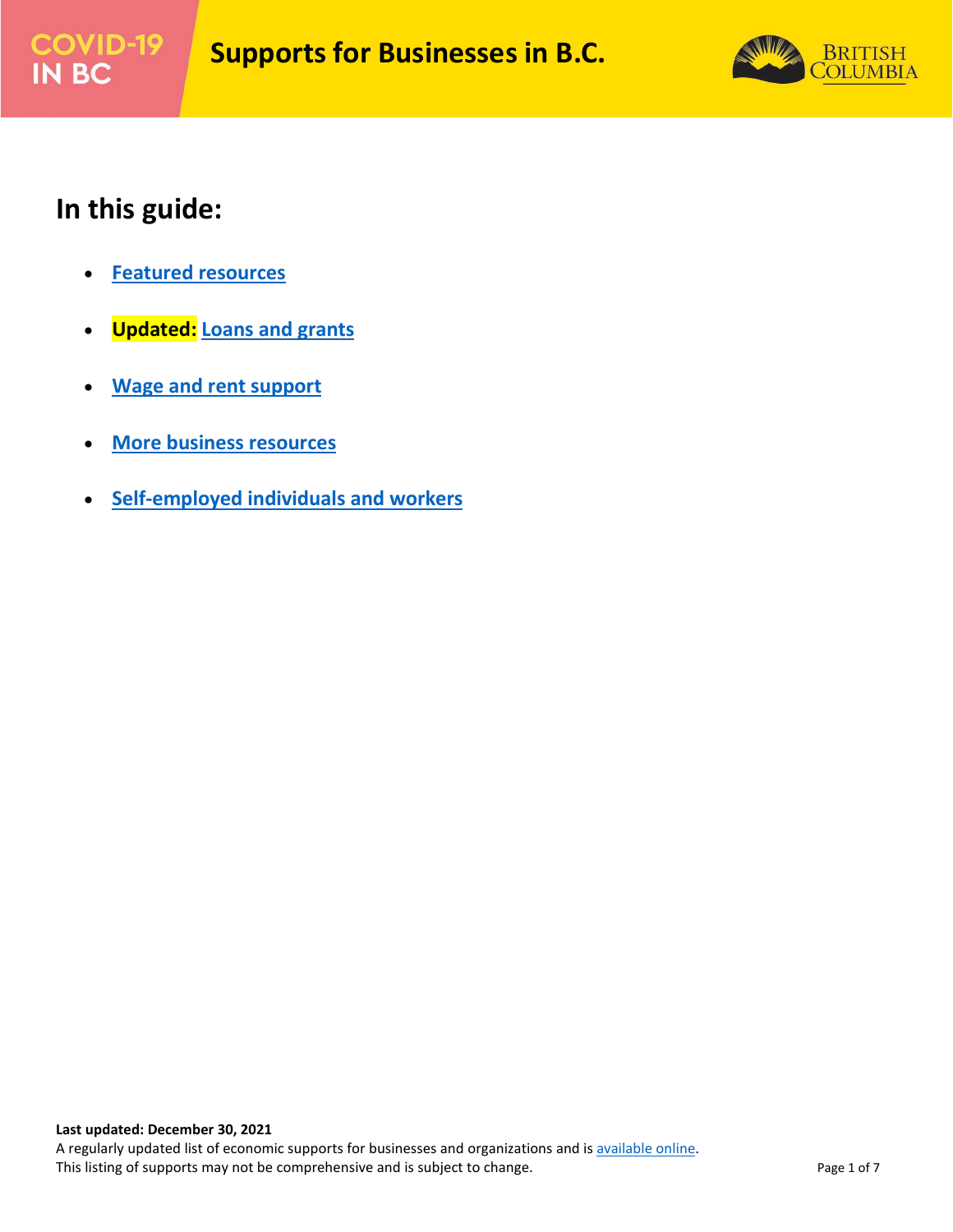

## <span id="page-1-0"></span>**Featured resources:**

| Small Business BC             | Businesses can find answers to questions about COVID-19 support programs       |
|-------------------------------|--------------------------------------------------------------------------------|
| <b>B.C. Business COVID-19</b> | and contact the free B.C. Business COVID-19 Support Service operated by        |
| <b>Support Service</b>        | Small Business BC. Support is available in several languages.                  |
|                               | 1-833-254-4357<br>covid@smallbusinessbc.ca<br>https://covid.smallbusinessbc.ca |

## <span id="page-1-1"></span>**Loans and grants:**

| Government of British Columbia<br><b>New: COVID-19 Closure</b><br><b>Relief Grant</b>                                             | Applications are expected to open in January<br>Provides fully funded grants of \$1,000 to \$10,000 to businesses that had to<br>close due to the December 22, 2021 Provincial Health Officer (PHO) orders. The<br>funding amount for each business is based on how many B.C. employees or<br>contracted staff they have.<br><b>LEARN MORE &gt;</b>                                                                                                                                   |
|-----------------------------------------------------------------------------------------------------------------------------------|---------------------------------------------------------------------------------------------------------------------------------------------------------------------------------------------------------------------------------------------------------------------------------------------------------------------------------------------------------------------------------------------------------------------------------------------------------------------------------------|
| Government of Canada<br><b>Highly Affected Sectors</b><br><b>Credit Availability</b><br><b>Program (HASCAP)</b>                   | <b>Extended to March 21, 2022</b><br>Supports the hardest hit businesses, including those in sectors like tourism and<br>hospitality, hotels, arts and entertainment, with 100% government-guaranteed<br>loans ranging from \$25,000 to \$1 million.<br>Loans are low-interest and include repayment terms of up to 10 years, with up<br>to a 12-month postponement on principal repayments at the start of the loan.<br>Available until December 31, 2021.<br><b>LEARN MORE &gt;</b> |
| Government of Canada<br>& Financial Institutions<br><b>Closing Soon: Business</b><br><b>Credit Availability</b><br>Program (BCAP) | <b>Applications close December 31, 2021</b><br>Provides financing to businesses in all sectors and regions affected by COVID-19.<br>Various programs with loans of up to \$60 million are available through financial<br>institutions.<br><b>LEARN MORE &gt;</b>                                                                                                                                                                                                                      |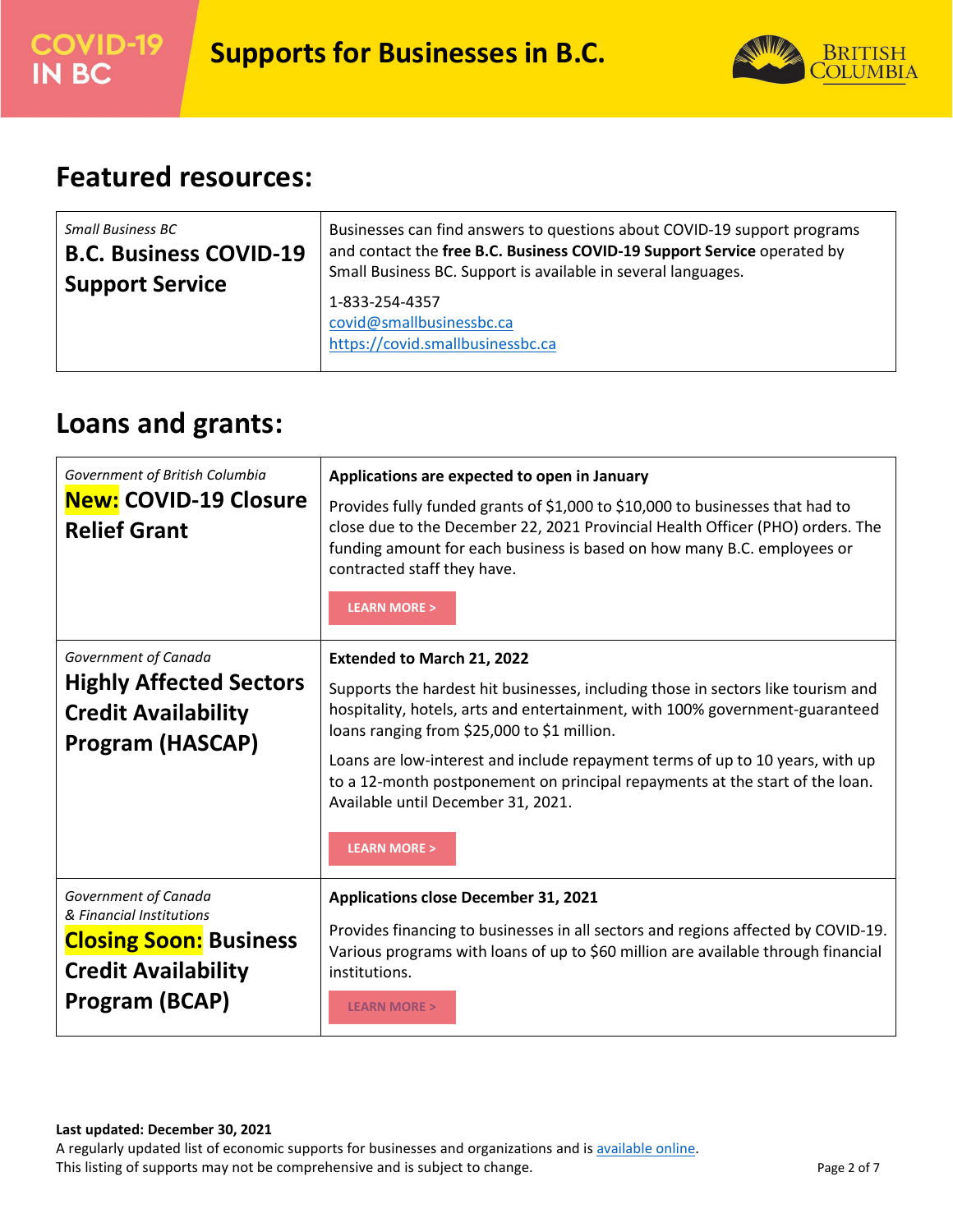



| Government of Canada       | <b>Applications are open</b>                                                |
|----------------------------|-----------------------------------------------------------------------------|
| Large Employer             | Provides bridge financing to Canada's largest employers, whose needs during |
| <b>Emergency Financing</b> | the pandemic are not being met through conventional financing, in order to  |
| <b>Facility (LEEFF)</b>    | keep their operations going during the pandemic.                            |
|                            | <b>LEARN MORE &gt;</b>                                                      |

# <span id="page-2-0"></span>**Wage and rent support:**

| Government of Canada<br><b>Local Lockdown</b><br>Program                                    | Program eligibility has been temporarily expanded until February 12, 2022<br>Wage and rent support are available to businesses and organizations affected<br>by a qualifying public health restriction.<br><b>LEARN MORE &gt;</b>                                                                                               |
|---------------------------------------------------------------------------------------------|---------------------------------------------------------------------------------------------------------------------------------------------------------------------------------------------------------------------------------------------------------------------------------------------------------------------------------|
| Government of Canada<br><b>Tourism and Hospitality</b><br><b>Recovery Program</b><br>(THRP) | <b>Applications are open</b><br>Wage and rent support are available to businesses and organizations part of the<br>tourism, hospitality, arts, entertainment, or recreation sectors who have been<br>affected by the COVID-19 pandemic.<br><b>LEARN MORE &gt;</b>                                                               |
| Government of Canada<br><b>Hardest-Hit Businesses</b><br><b>Recovery Program</b><br>(HHBRP) | <b>Applications are open</b><br>Wage and rent support are available to businesses and organizations, regardless<br>of their sector, that can demonstrate a 12-month average revenue drop from<br>March 2020 to February 2021 of at least 50% and have a claim period revenue<br>drop of at least 50%.<br><b>LEARN MORE &gt;</b> |
| Government of Canada<br><b>Canada Recovery Hiring</b><br>Program (CRHP)                     | Extended to May 7, 2022<br>A wage subsidy is available to eligible employers who have experienced a<br>decline in revenue of at least 10% due to COVID-19.<br><b>LEARN MORE &gt;</b>                                                                                                                                            |

#### **Last updated: December 30, 2021**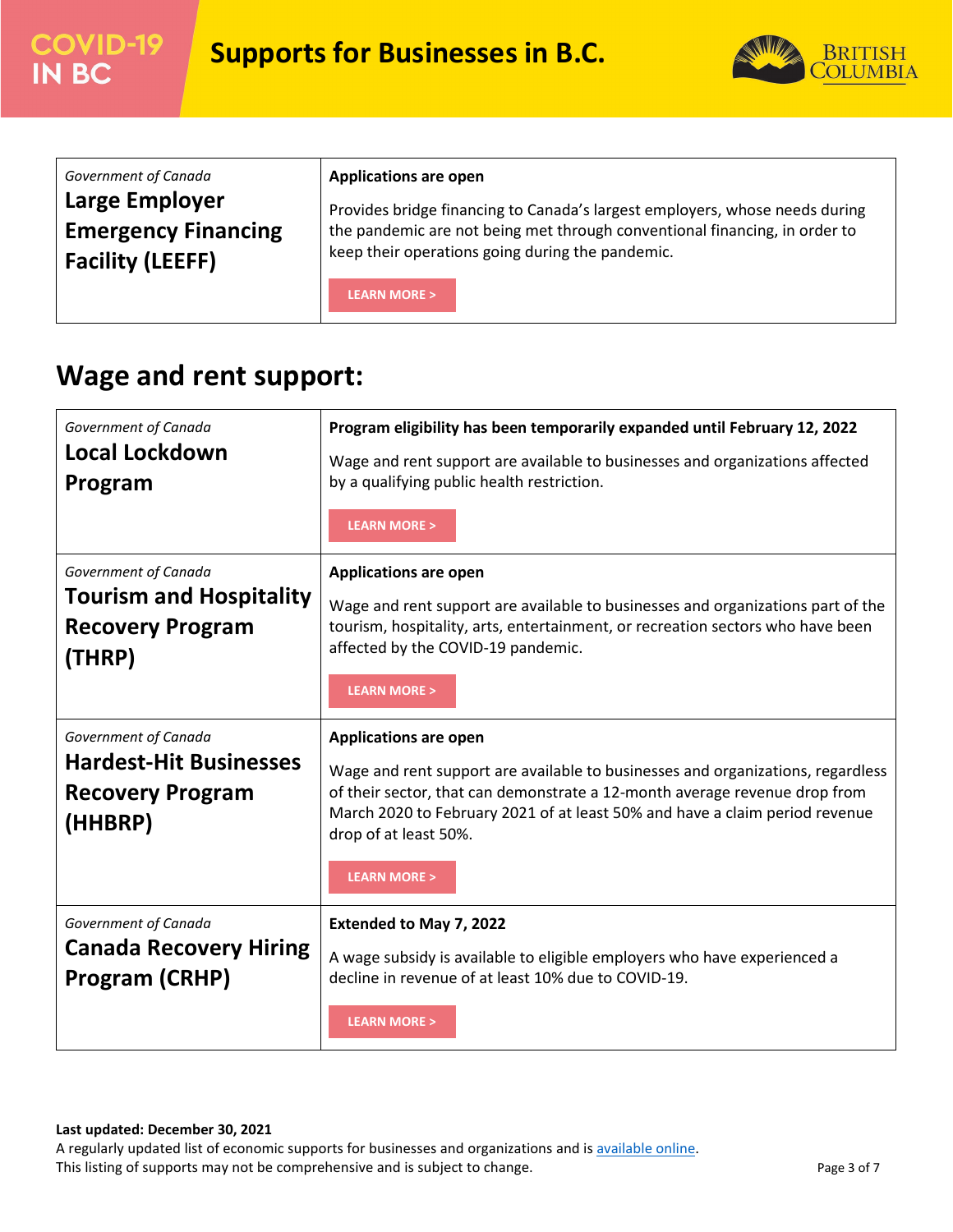

| Government of British Columbia<br><b>B.C. Increased</b><br><b>Employment Incentive</b>                                                  | <b>Applications are open</b><br>Offers a refundable tax credit of 15% of remuneration increases over October to<br>December 2020 for all private sector B.C. employers to encourage the creation<br>of new jobs for B.C. workers or increases in payroll for existing low or medium-<br>income employees.<br><b>LEARN MORE &gt;</b> |
|-----------------------------------------------------------------------------------------------------------------------------------------|-------------------------------------------------------------------------------------------------------------------------------------------------------------------------------------------------------------------------------------------------------------------------------------------------------------------------------------|
| Government of British Columbia<br><b>BC Employer Training</b><br><b>Grant - C19 Impacted</b><br><b>Worker Training</b><br><b>Stream</b> | <b>Applications are open</b><br>Offers employers 100% of eligible training costs, up to a maximum of \$10,000<br>per participant per fiscal year, to support British Columbians that are employed<br>or have been employed in sectors impacted by COVID-19.<br><b>LEARN MORE &gt;</b>                                               |
| Government of Canada<br><b>Employment Insurance</b><br>(EI) Work Sharing<br>Program                                                     | Available until September 24, 2022<br>Work-Sharing agreements have been extended from a maximum of 38 weeks to<br>76 weeks, eligibility requirements have been eased, and the application process<br>has been streamlined.<br><b>LEARN MORE &gt;</b>                                                                                |

### <span id="page-3-0"></span>**More business resources:**

| Government of Canada<br><b>Tourism Relief Fund</b> | <b>Applications are open</b><br>Supports tourism businesses and organizations adapt their operations while<br>investing in products and services to facilitate their future growth.                                                                                                                                                                              |
|----------------------------------------------------|------------------------------------------------------------------------------------------------------------------------------------------------------------------------------------------------------------------------------------------------------------------------------------------------------------------------------------------------------------------|
|                                                    | Eligible businesses may access non-repayable contributions up to \$100,000 for<br>up to 50% of eligible costs or fully repayable contributions up to \$500,000 for<br>up to 75% of eligible costs. Eligible not-for-profit organizations and Indigenous<br>entities (not generating profits) may be eligible for non-repayable contributions<br>up to \$500,000. |
|                                                    | <b>LEARN MORE &gt;</b>                                                                                                                                                                                                                                                                                                                                           |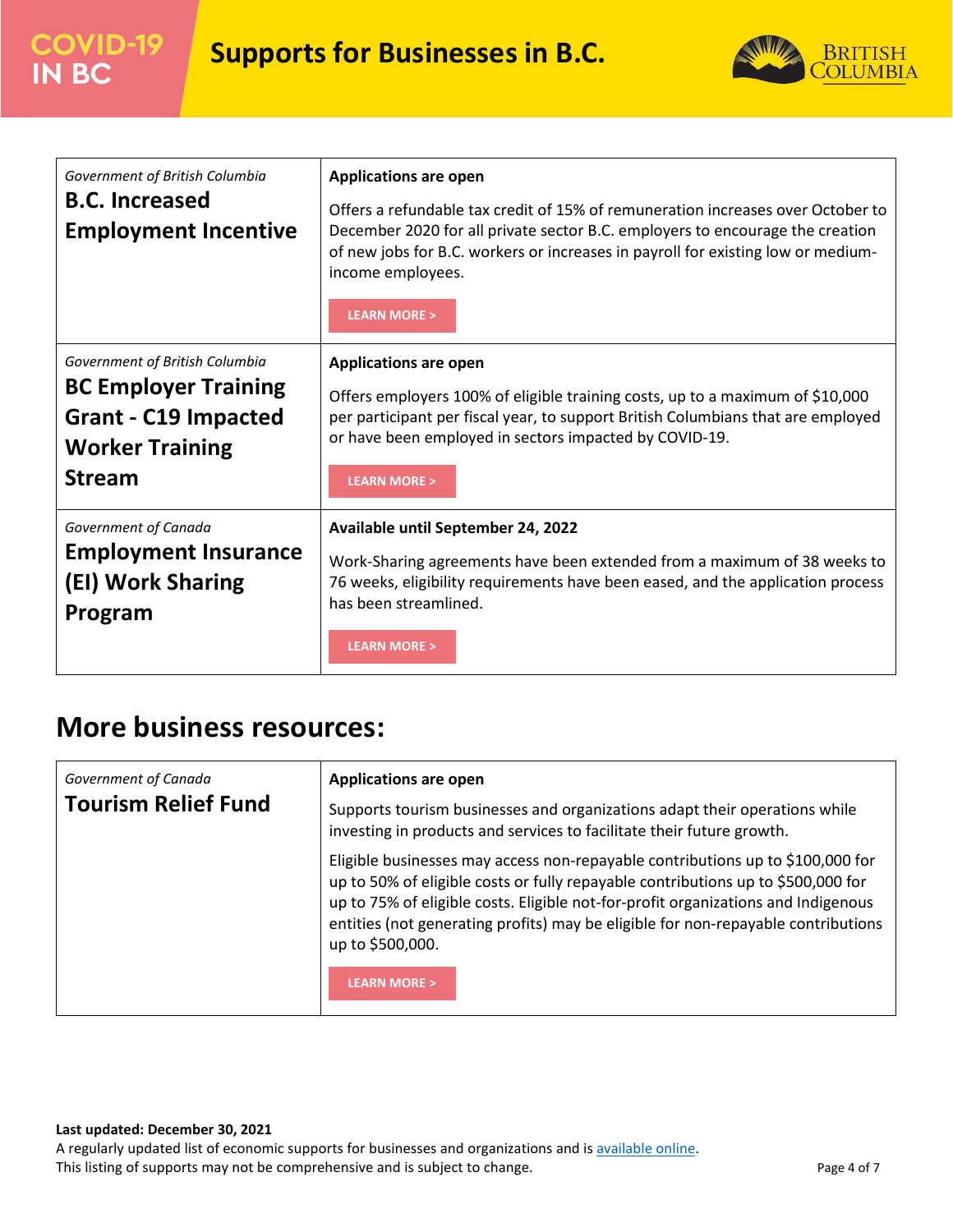

| Government of Canada<br><b>Jobs and Growth Fund</b>                                                                | <b>Applications are open</b><br>Supports organizations in future-proofing their business, building resiliency, and<br>preparing for growth.<br>Eligible businesses with fewer than 500 full time employees may qualify for<br>interest-free repayable contributions for up to 50% of eligible costs. Eligible not-<br>for-profit organizations may qualify for non-repayable contributions for up to<br>90% of eligible costs. Indigenous-led organizations and businesses may qualify<br>for up to 100% of eligible project costs.<br><b>LEARN MORE &gt;</b> |
|--------------------------------------------------------------------------------------------------------------------|---------------------------------------------------------------------------------------------------------------------------------------------------------------------------------------------------------------------------------------------------------------------------------------------------------------------------------------------------------------------------------------------------------------------------------------------------------------------------------------------------------------------------------------------------------------|
| Government of Canada<br><b>Support for Indigenous</b><br><b>Businesses</b>                                         | Additional programs are available to Indigenous businesses.<br><b>LEARN MORE &gt;</b>                                                                                                                                                                                                                                                                                                                                                                                                                                                                         |
| Government of British Columbia &<br>Alacrity Canada<br><b>Alacrity Canada Digital</b><br><b>Marketing Bootcamp</b> | <b>Applications are open</b><br>Provides digital marketing knowledge, tools and resources. If you own, run, or<br>are employed by a small to medium-sized business based in and registered in<br>BC that employs less than 149 B.C. residents and has been directly impacted by<br>COVID-19, you may be eligible to have your tuition covered.<br><b>LEARN MORE &gt;</b>                                                                                                                                                                                      |
| Government of Canada<br><b>Canada Digital</b><br><b>Adoption Program</b>                                           | Provides small businesses with access to digital trainers and micro-grants to<br>offset the cost of going digital. Financing for technology adoption would be<br>available through the Business Development Bank of Canada.<br><b>LEARN MORE &gt;</b>                                                                                                                                                                                                                                                                                                         |
| Government of British Columbia<br><b>B.C. PST Rebate on</b><br><b>Select Machinery and</b><br><b>Equipment</b>     | Applications are open until September 30, 2022<br>Corporations can apply to receive an amount equal to the PST they paid<br>between September 17, 2020 and September 30, 2021 on qualifying machinery<br>and equipment.<br><b>LEARN MORE &gt;</b>                                                                                                                                                                                                                                                                                                             |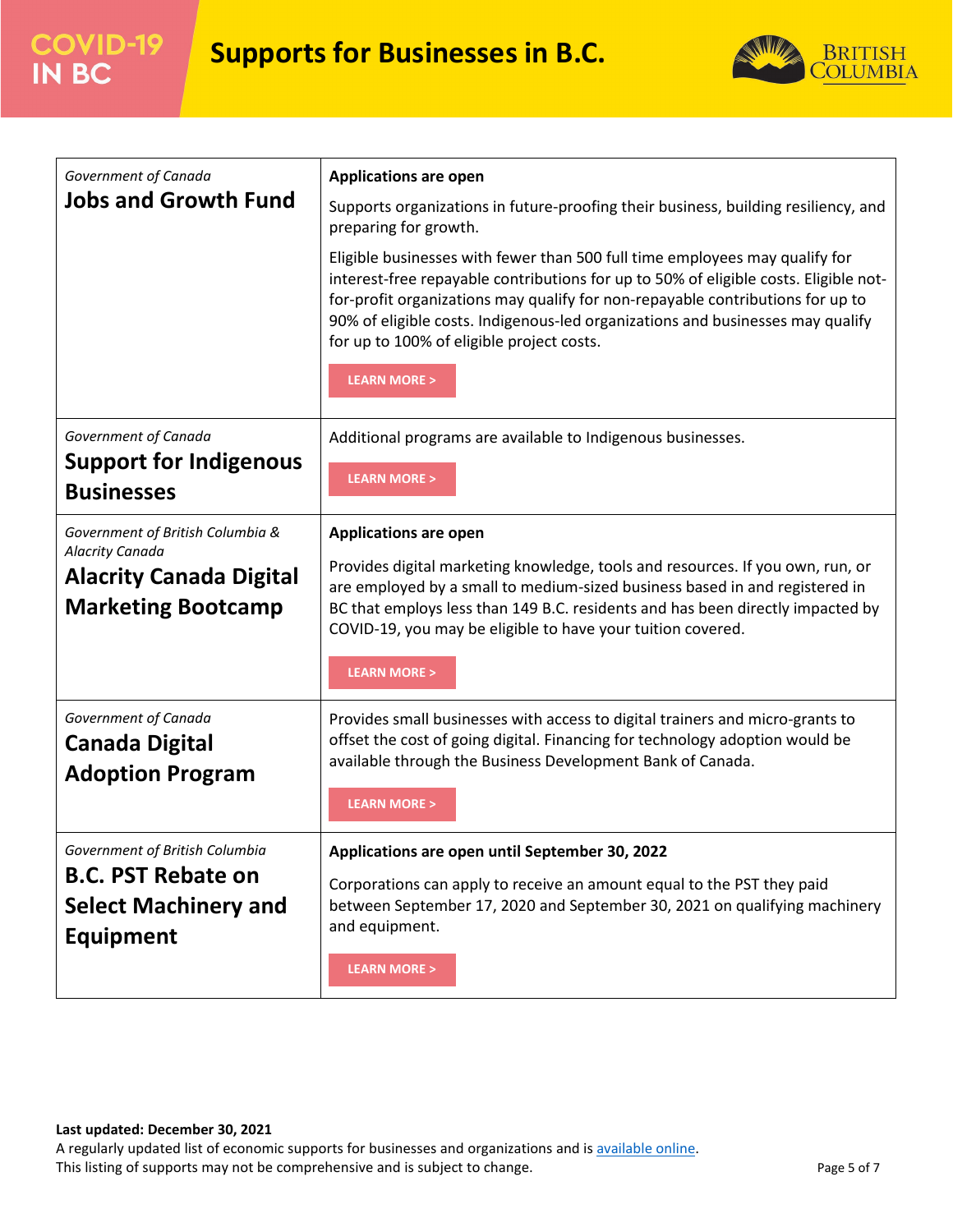

| <b>Regional Organizations</b><br><b>Support for Regional</b>                                     | Financial support and other resources are available to businesses in rural<br>communities:                                                                                                                                                                                                                     |
|--------------------------------------------------------------------------------------------------|----------------------------------------------------------------------------------------------------------------------------------------------------------------------------------------------------------------------------------------------------------------------------------------------------------------|
| <b>Businesses</b>                                                                                | <b>Community Futures:</b> Provides emergency loans and supports to assist<br>with COVID-19-related business interruption, including payment and<br>interest breaks.                                                                                                                                            |
|                                                                                                  | <b>Island Coastal Economic Trust: Supports businesses on Vancouver</b><br>Island, on the Sunshine Coast and the Gulf Islands.                                                                                                                                                                                  |
|                                                                                                  | <b>Columbia Basin Trust: Provides low-interest loans and other supports</b><br>to businesses in the Columbia Basin.                                                                                                                                                                                            |
|                                                                                                  | <b>Northern Development Initiative Trust:</b> Supports businesses in<br>Northern and Central British Columbia.                                                                                                                                                                                                 |
| Government of Canada<br><b>Support for Arts,</b>                                                 | Recovery Fund for Arts, Culture, Heritage and Sport Sectors: Provides \$300<br>million over two years to support arts, culture heritage, and sport organizations.                                                                                                                                              |
| <b>Culture, Heritage and</b><br><b>Sport Sector</b><br><b>Organizations</b>                      | Reopening Fund: Provides \$200 million over two years through existing<br>programs to support Canada's festivals, cultural events, outdoor theatre<br>performances, heritage celebrations, local museums, amateur sport events, and<br>more.<br><b>LEARN MORE &gt;</b>                                         |
| Government of Canada<br><b>Major Festivals and</b><br><b>Events Support</b><br><b>Initiative</b> | Major, recurring festivals and events with annual revenues exceeding \$10<br>million may qualify for financial assistance, including generally non-repayable<br>contributions to not-for-profit organizations and, generally repayable<br>contributions to for-profit organizations.<br><b>LEARN MORE &gt;</b> |

# <span id="page-5-0"></span>**Self-employed individuals and workers:**

| Government of Canada | Program eligibility has been temporarily expanded until February 12, 2022  |
|----------------------|----------------------------------------------------------------------------|
| Canada Worker        | Provides temporary income support of \$300 each week to employed and self- |
| Lockdown Benefit     | employed people who cannot work due to a COVID-19 lockdown.                |
|                      | <b>LEARN MORE &gt;</b>                                                     |

#### **Last updated: December 30, 2021**